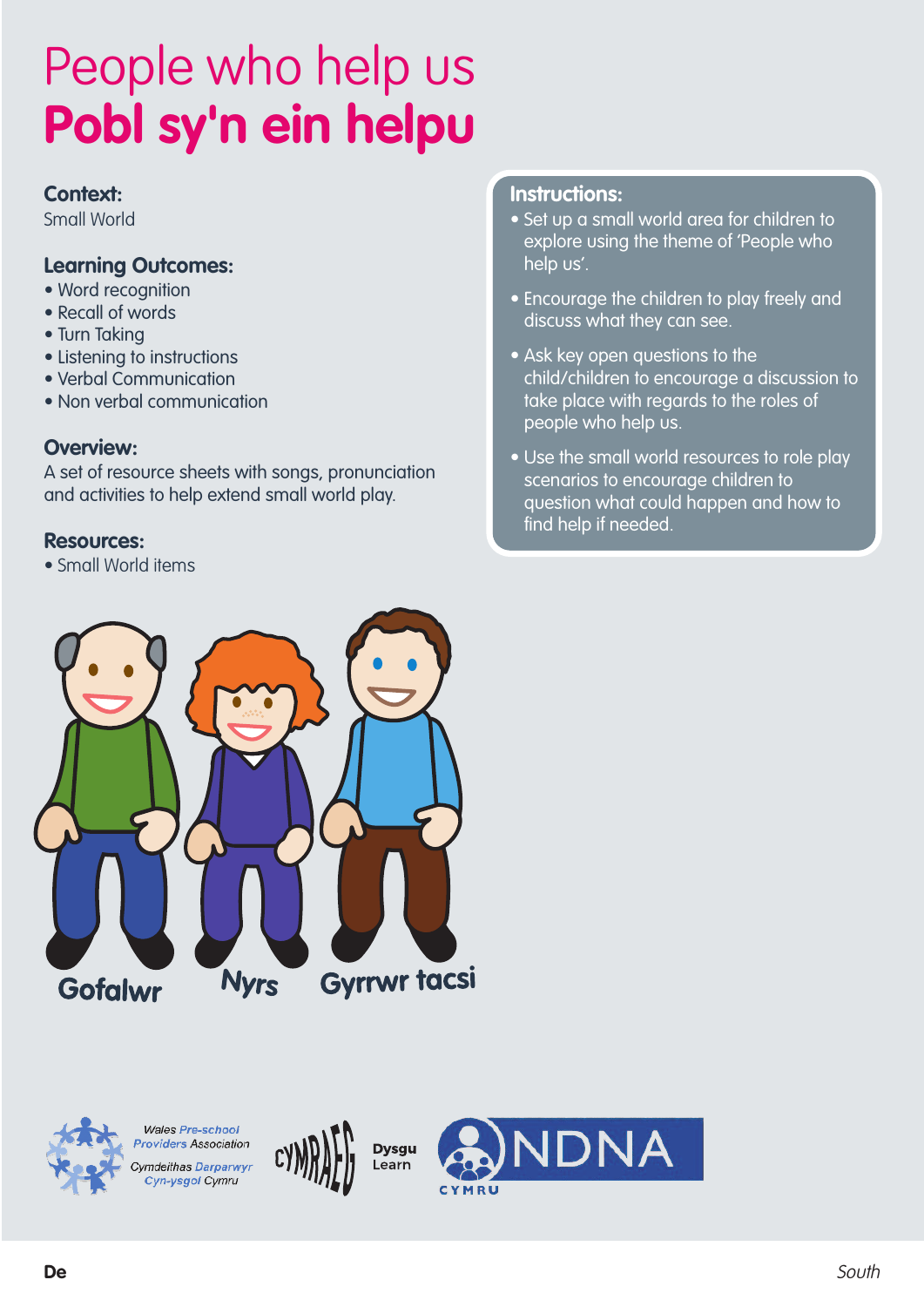## **Useful phrases:**

How many …… do you have? **Sawl…………….sy gyda ti? Sawl…………….sy gyda chi?**

How does…… help us? **Sut mae …… yn ein helpu ni?**

Have you ever seen a ….? **Wyt ti erioed wedi gweld …? Dych chi erioed wedi gweld…?**

Where do they work? **Ble maen nhw'n gweithio?** Which one is the……? **Pa un yw'r…..?**

Can you say ............? **Wyt ti'n gallu dweud ............? Dych chi'n gallu dweud ............?**

Can you show me the…..? **Wyt ti'n gallu dangos y/yr….. i fi? Dych chi'n gallu dangos y/yr …..i fi ?**

What do you think her job is? **Beth wyt ti'n feddwl yw ei swydd hi? Beth dych chi'n feddwl yw ei swydd hi?**

### **Vocabulary- People who help us:**

Teacher **Athro (Male) (áth-roh - 'th' as in 'think') Athrawes (Female) Ath-ráh-wes -'th' as in 'think')**

**Caretaker Gofalwr (goh-vál-wr)**

Nurse **Nyrs (núhrs)**

Vet **Milfeddyg (meel-vêh-thig)**

Friend **Ffrind (ffreend)**

Lollipop Lady / Man **Dyn lolipop (Male) (deen lollipop) Dynes lolipop (Female) duhn-ehs lollipop** **Firefighter Diffoddwr tân (Diff-oth-wr tahn)**

Traffic warden **Warden Traffig (wáhr-den trah-ffig)**

Builder **Adeiladwr (ad-ei-láh-dwr)**

Police man **Plismon (Plées-mon).**

Paramedic **Parafeddyg (pa-ra-véh-thig)**

**Doctor Meddyg (méh-thig)**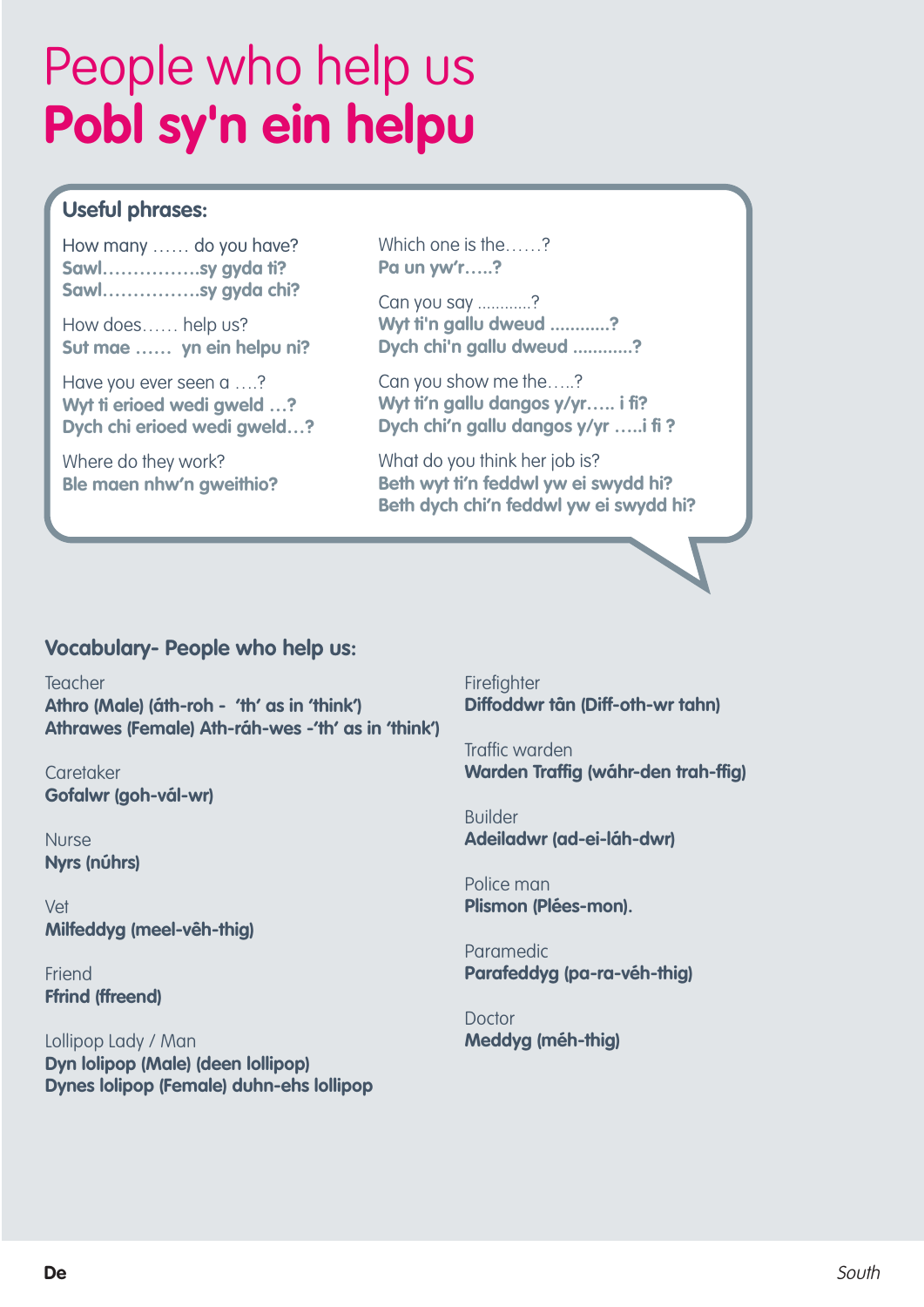#### **Song:**

(She'll be coming round the mountain) **Fi yw'r plismon gorau yn y byd**

**Fi yw'r plismon gorau yn y byd Fi yw'r plismon gorau yn y byd Fi yw'r plismon gorau Fi yw'r plismon gorau, Fi yw'r plismon gorau yn y byd Canu aye aye yippee yippee aye…**

**(I am the best police man in the world I am the best policeman in the world I am the best I am the best I am the best police man in the world Singing aye aye yippee yippee aye…)**

Change the occupation as required.

**Fi yw'r athro gorau yn y byd**….. etc

**Fi yw'r adeiladwr gorau yn y byd**….. etc

**Fi yw'r nyrs gorau yn y byd** …… etc

### **Song:**

(The big ship sails) **Mae Postmon Pat yn cerdded lawr y stryd**

**Mae Postmon Pat yn cerdded lawr y stryd, Cerdded lawr y stryd, Cerdded lawr y stryd Mae Postman Pat yn cerdded lawr y stryd, Stomp, stomp, stomp, stomp, stomp, stomp**

**Mae Postmon Pat yn curo ar y drws, Curo ar y drws, Curo ar y drws, Mae Postmon Pat yn curo ar y drws Cnoc, cnoc, cnoc, cnoc, cnoc, cnoc**

**Mae Postmon Pat yn gweiddi "Bore da" Gweiddi bore da Gweiddi bore da Mae Postmon Pat yn gweiddi bore da Bore da i chi**

**Mae Postman Pat yn cario bag mawr brown Cario bag mawr brown Cario bag mawr brown Mae Postman Pat yn cario bag mawr brown Cario bag mawr brown**